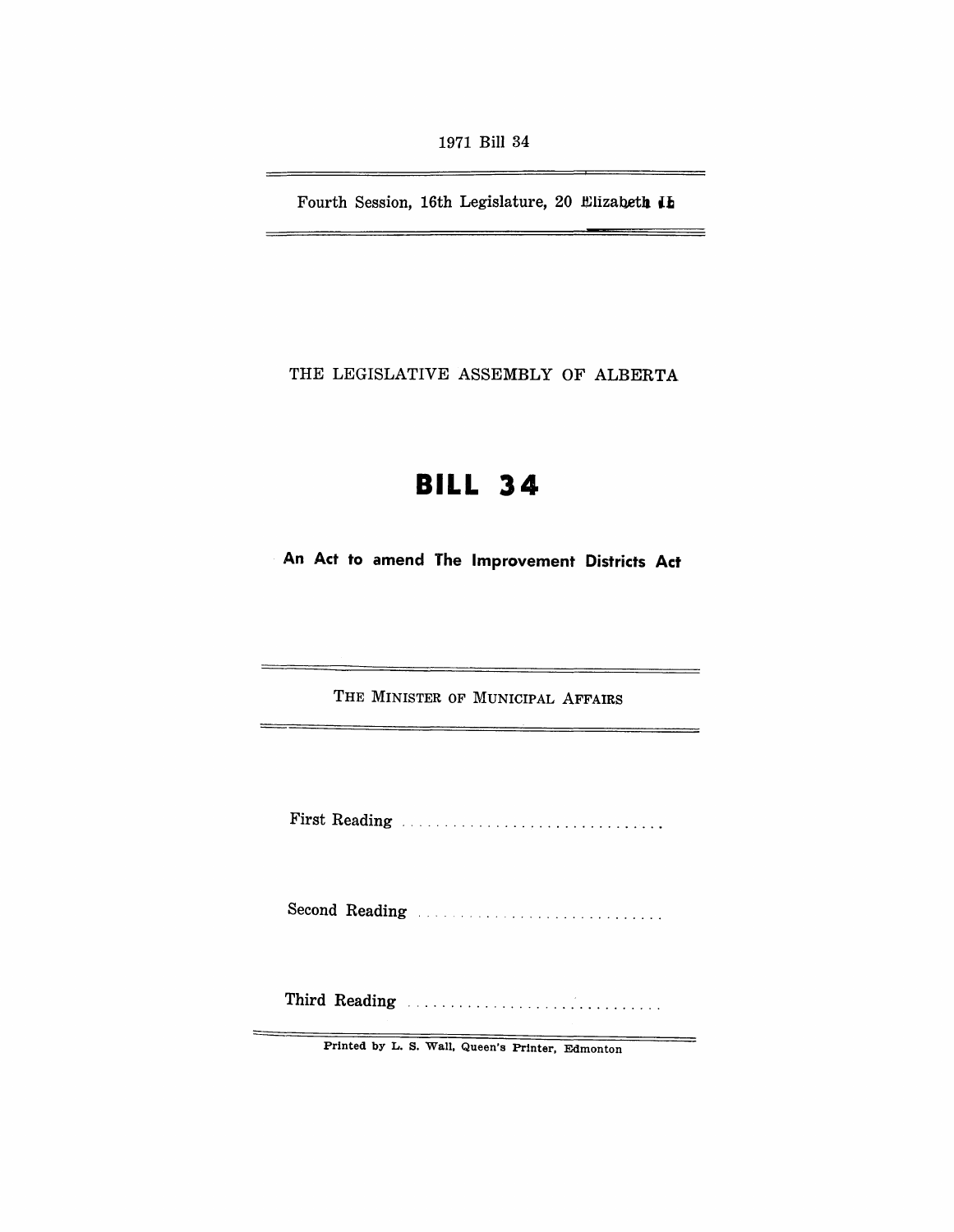# **BILL 34**

## 1971

#### AN ACT TO AMEND THE IMPROVEMENT DISTRICTS ACT

### *(Assented to* , 1971)

HER MAJESTY, by and with the advice and consent of the Legislative Assembly of Alberta, enacts as follows:

1. *The Improvement Districts Act is hereby amended.* 

*2. Section* 2 *is amended by striking out clause (e) and by sUbstituting the following:* 

- (e) "mobile unit" means
	- (i) any vacation trailer or house trailer or relocatable trailer, or
	- (ii) any structure whether ordinarily equipped with wheels or not, that is constructed or manufactured to be moved from one point to another by being towed or carried and to provide living accommodation or other use by one or more persons.

*3. Section* 11 *is struck out and the following* is *substituted:* 

11. (1) Every mobile unit is liable to be licensed in accordance with this section.

(2) The licence fee to be imposed in respect of mobile units shall be in accordance with a schedule prescribed by the Minister.

(3) As soon as the mobile unit is occupied for any purpose in an improvement district the full amount of the licence fee for the unexpired portion of the licensing year commencing with the first day of occupancy of the mobile unit in an improvement district, thereupon becomes due and payable unless the Minister or his agent and the owner of the mobile unit have entered into an agreement whereby the licence fee is made payable by installments in advance.

(4) Where the owner of a mobile unit has paid the full annual licence fee imposed pursuant to the schedule pre-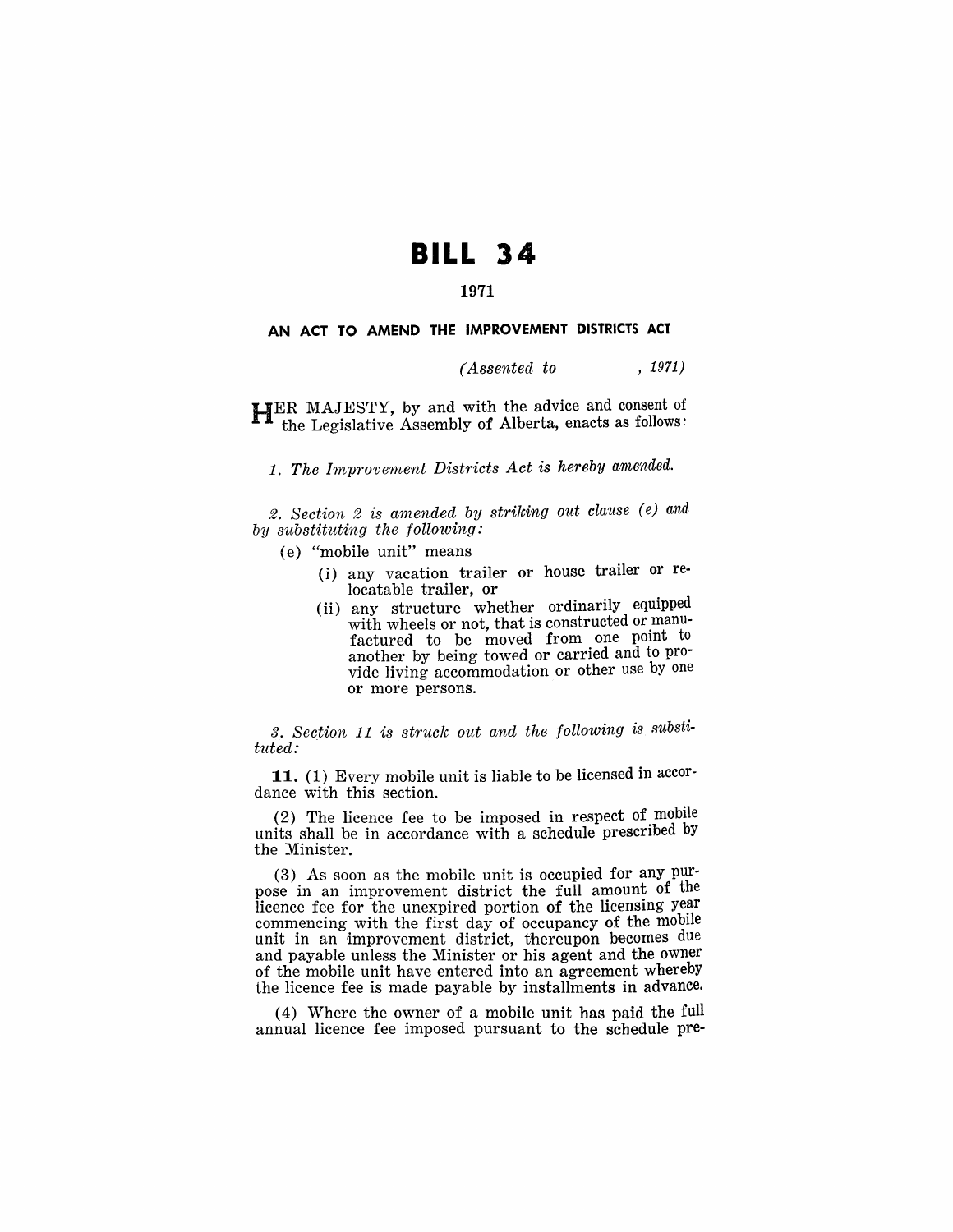#### **Explanatory Notes**

l. This Bill will amend chapter 180 of the Revised Statutes of Alberta 1970.

**2.** Section 2, clause (e) presently reads:

- 
- (e) "mobile home" means,<br>
(i) any vacation trailer or house trailer, or<br>
(ii) any structure, whether ordinarily equiped with wheels or<br>
mot, that is constructed or manufactured to be moved from<br>
one point to another by be

**3.** Section 11 providing for the licensing of mobile homes is revised in conjunction with the proposed amendments to The Municipal Taxation Act authorizing the assessment and taxation of certain mobile homes.